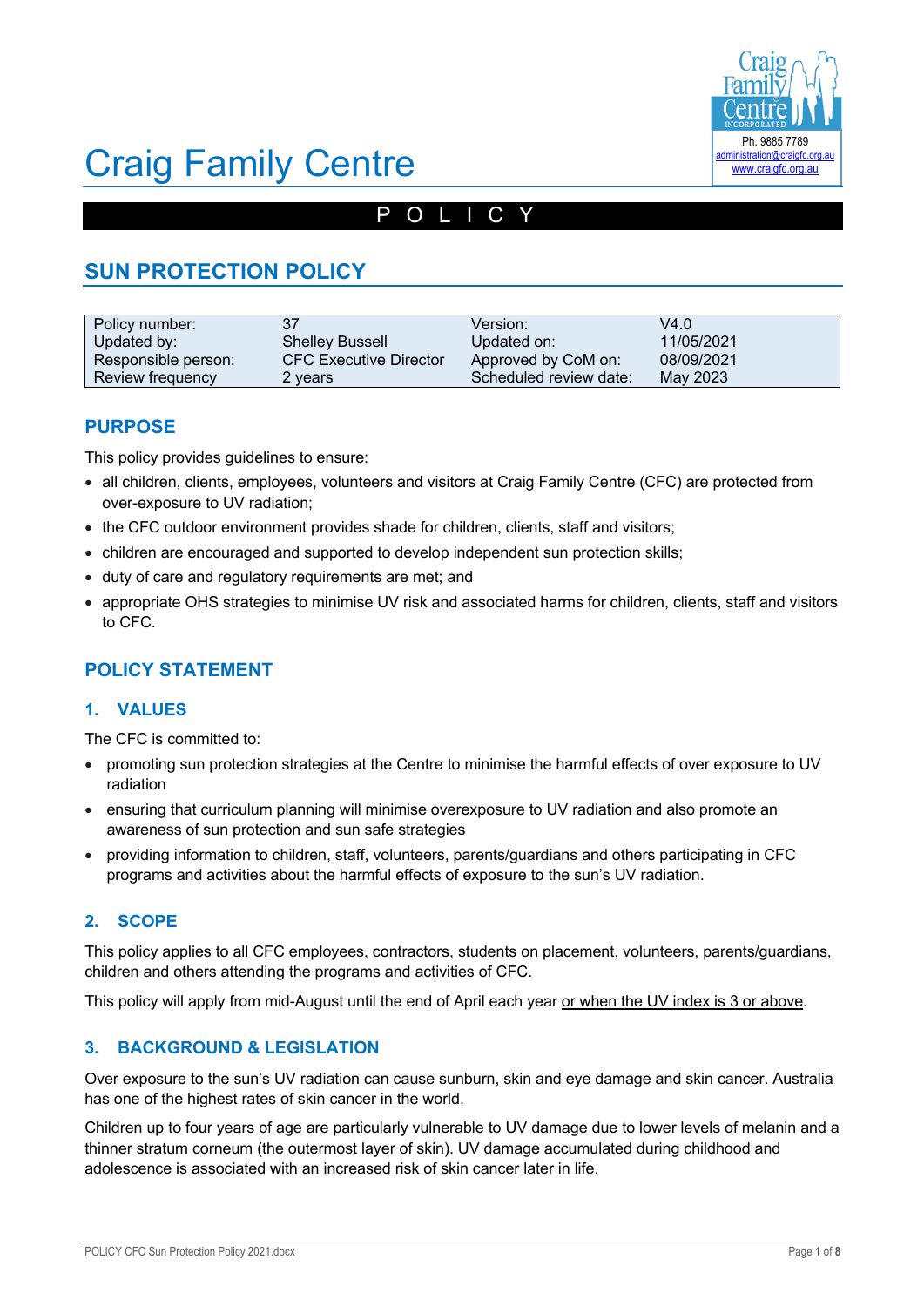A combination of sun protection measures (hats, clothing, sunscreen, shade and sunglasses) is recommended whenever UV levels are three or higher during daily sun protection times (refer to *Definitions*).

It is a requirement under the Occupational Health and Safety Act 2004 that employers provide a healthy and safe environment for all persons who access the service's facilities and/or programs.

Legislation that governs the operation of approved children's services is based on the health, safety and welfare of the children and requires that children are protected from hazards and harm.

### Legislation and standards

Relevant legislation and standards include but are not limited to:

- *Child Wellbeing and Safety Act 2005* (Vic) (Part 2: Principles for Children)
- *Education and Care Services National Law Act 2010*: Section 167
- *Education and Care Services National Regulations 2011*: including Regulations 100, 101, 113, 114, 168(2)(a)(ii)
- *National Quality Standard,* Quality Area 2: Children's Health and Safety
- *Occupational Health and Safety Act 2004*

### **4. DEFINITIONS**

The terms defined in this section relate specifically to this policy.

**Clothing for sun protection:** Clothing that is loose-fitting, made from cool, densely woven fabric and covers as much skin as possible: tops with elbow-length sleeves and, if possible, collars and knee-length or longer shorts and skirts. Singlet tops and shoestring tops/dresses do not provide adequate protection in the sun.

**Daily sun protection times**: Times when it is estimated that the sun's UV radiation will be three or higher. Information about the daily sun protection times is available in the weather section of the daily newspaper, on the SunSmart website at: www.sunsmart.com.au, at myuv.com.au, as a free SunSmart app and as a free widget that can be added to websites.

**Shade:** An area sheltered from direct and indirect sun, such as a large tree, canopy, veranda or artificial cover. Shade can be built, natural or temporary and can reduce overall exposure to the sun's UV by 75%. When combined with appropriate clothing, hats and sunscreen, children can be well protected from UV over exposure when outdoors. Research shows that preschool environments with trees, shrubbery, and broken ground not only provides better sun protection in outdoor play but also triggers more physical activity.

**Sunhat:** SunSmart recommends broad-brimmed, legionnaire or bucket-style hats that shade the face, neck and ears. Baseball caps and visors offer little protection to the cheeks, ears and neck, and are not recommended.

**Sunglasses:** Sunglasses are optional. If worn, it is recommended that glasses are a close fitting, wraparound style that meet the Australian Standard 1067 (Sunglasses: Category 2, 3 or 4) and cover as much of the eye area as possible. Wearing a hat with a brim that shades the eyes can also reduce UV radiation to the eyes by 50%.

**Sunscreen:** SPF 30 (or higher) broad-spectrum, water-resistant sunscreen. Sunscreen should be reapplied every two hours, even when labelled 4 hours water resistance. Monitor the expiry date and store in a cool, dry place. From 3 years of age, children are encouraged to apply their own sunscreen under supervision of staff to help develop independent skills ready for school.

SunSmart: The name of the program conducted by Cancer Council to help prevent skin cancer: www.sunsmart.com.au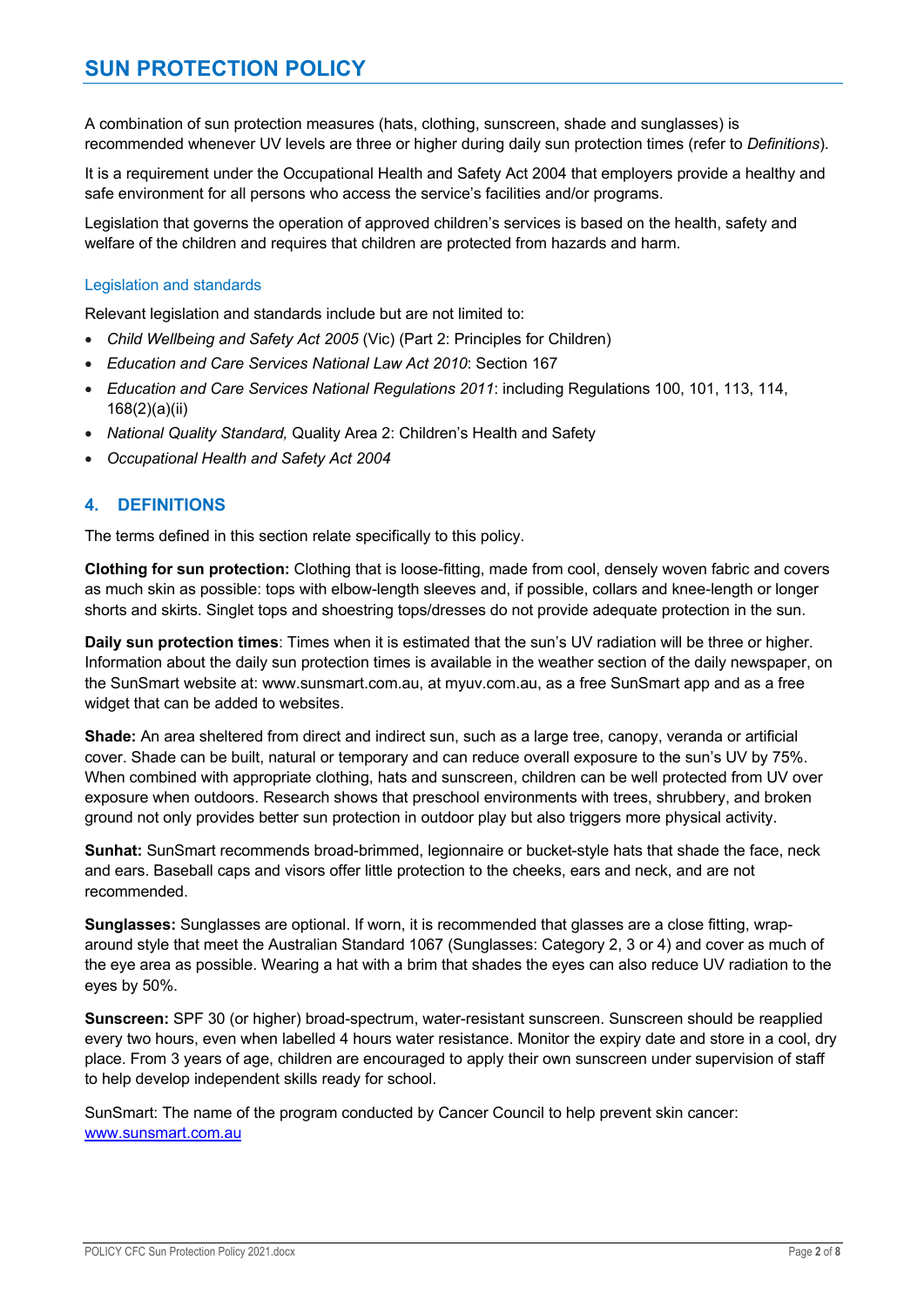### **SUN PROTECTION POLICY**

### **5. SOURCES AND RELATED POLICIES**

### **Sources**

- AS/NZS 4685.0:2017, Playground equipment and surfacing Development, installation, inspection, maintenance and operation.*6.2.1 General considerations, 6.3.9 Shade and sun protection, Appendix A Shade and sun protection*
- *Safe Work Australia: Guide on exposure to solar ultraviolet radiation* (UVR) (2019)
- Cancer Council Australia: www.cancer.org.au/sunsmart
- Get Up & Grow: Healthy eating and physical activity for early childhood. Department of Health resources. Particularly Section 2 of the Director/Coordinator Book and the Staff Book: http://www.health.gov.au/internet/main/publishing.nsf/Content/phd-early-childhood-nutrition-resources
- SunSmart: www.sunsmart.com.au
- Victorian Institute of Teaching (VIT) The Victorian Teaching Profession Code of Conduct Principle 3.2
- Australian Professional Standards for Teachers (APST) Standard 4.4 and 7.2
- ARPANSA Radiation Protection Standard for Occupational Exposure to Ultraviolet Radiation (2006)
- Belonging, Being and Becoming The Early Years Learning Framework (July 2009)
- Victorian Early Years Learning and Development Framework (VEYLDF) (May 2016)
- Victorian School Building Authority (VSBA) *Building Quality Standards Handbook* (BQSH): Section 5.1.4 Shade Areas (2020)
- AS 4174:2018 Knitted and woven shade fabrics
- AS/NZS 1067.1:2016, Eye and face protection Sunglasses and fashion spectacles
- AS 4399:2020, Sun protective clothing Evaluation and classification
- AS/NZS 2604:2012 Sunscreen products Evaluation and classification
- Australian Government Therapeutics Goods Administration (TGA) Australian regulatory guidelines for sunscreens: 4. Labelling and advertising – directions for use of the product

### Service policies

- *Excursions and Service Events Policy*
- *Nutrition, Oral Health and Active Play Policy*
- *Occupational Health and Safety Policy*
- *Supervision of Children Policy*

### **PROCEDURES**

### CREATING A HEALTHY PHYSICAL ENVIRONMENT

- The CFC Committee of Management (CoM) is responsible for ensuring there is a sufficient number of shelters and trees providing shade in outdoor play areas. (Regulation 114)
- The CFC will maintain membership of SunSmart and participate in shade audits of the current availability and quality of shade.
- The CoM will ensure shade provision is considered in future building plans and upgrades

### CREATING SUNSAFE BEHAVIOURS

### Sun protective clothing

- During the months of September to April, children are required to wear loose-fitting clothing that covers as much skin as possible.
- tops with elbow-length sleeves,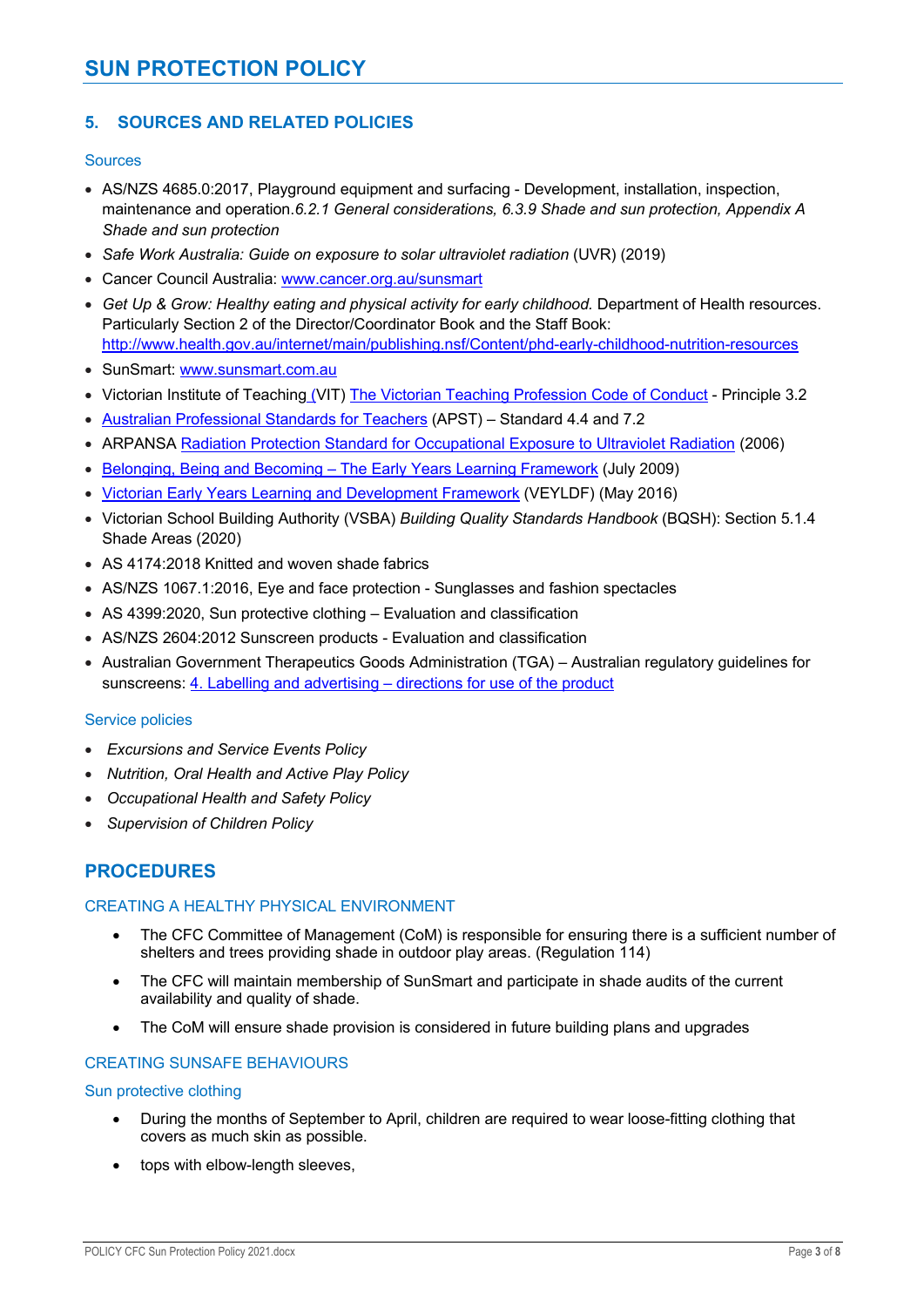- higher necklines (or collars)
- knee-length or longer style shorts or skirts
- The Executive Director is responsible for ensuring families/guardians are reminded of clothing requirements through the CFC newsletter at the end of Term 3 and beginning of Term 1.
- If a child attends children's service wearing clothes that are not sunsafe e.g. singlet top or shoestring dress, educators will remind the parent/guardian of the sunsafe clothing requirements. The child will be asked to choose a t-shirt/shirt from the CFC communal supply to wear over their clothing before going outdoors.

### Hats outside

- All children are required to wear hats that protect their face, neck and ears (legionnaire or broadbrimmed style). Peak caps, narrow brimmed bucket hats and visors are not considered a suitable alternative.
- Hats are to be labelled and kept separately in each child's possessions.
- If a child does not have a hat, one will be supplied from the CFC communal supply. Communal hats must be laundered after use.
- To help develop independent skills ready for school, children from three years of age will be encouraged to take the initiative to put on their hat with minimal direction when preparing to go outside.

#### Sunscreen

- SPF30 (or higher) broad-spectrum, water-resistant sunscreen is supplied by the CFC. This is available in each of the children's services rooms. Staff must ensure sunscreen is stored in a cool place and regularly check the expiry date.
- In CFC kindergarten and/or occasional care programs, educators are responsible for ensuring sunscreen is applied at least 20 minutes (where possible) before going outdoors and reapplied if required i.e. if waterplay is undertaken
- To help develop independent skills ready for school, children from three years of age are to be given opportunities to apply their own sunscreen under supervision of staff and are encouraged to do so.

### Choose shade

• During terms 1 and 4, children are encouraged to choose and use available areas of shade when playing outside for outdoor equipment that is not fixed

### SUN GEAR IS PUT AWAY FROM MAY TO AUGUST

• Vitamin D is essential for healthy bones, muscles and general wellbeing. The best natural source of vitamin D is the sun's UV. From May to August when UV levels are low (below 3), the CFC follows SunSmart advice and sunhats and other sun protection gear away is put away to ensure staff and children get some sun for vitamin D.

### LEARNING AND SKILLS

- The Educational Leader will ensure kindergarten and occasional care programs incorporate sun protection at the beginning of Term 1 and 4.
- The SunSmart policy is to be reinforced by educators and through children's activities and displays.

#### MODELLING SUNSAFE BEHAVIOUR

• CFC staff and volunteers must model SunSafe practices by wearing sunhats, clothing for sun protection and sunglasses (optional) when outside, applying sunscreen and seeking shade between the months of September to April or when the UV factor is 3 or above

#### ENGAGING CHILDREN, EDUCATORS, STAFF AND FAMILIES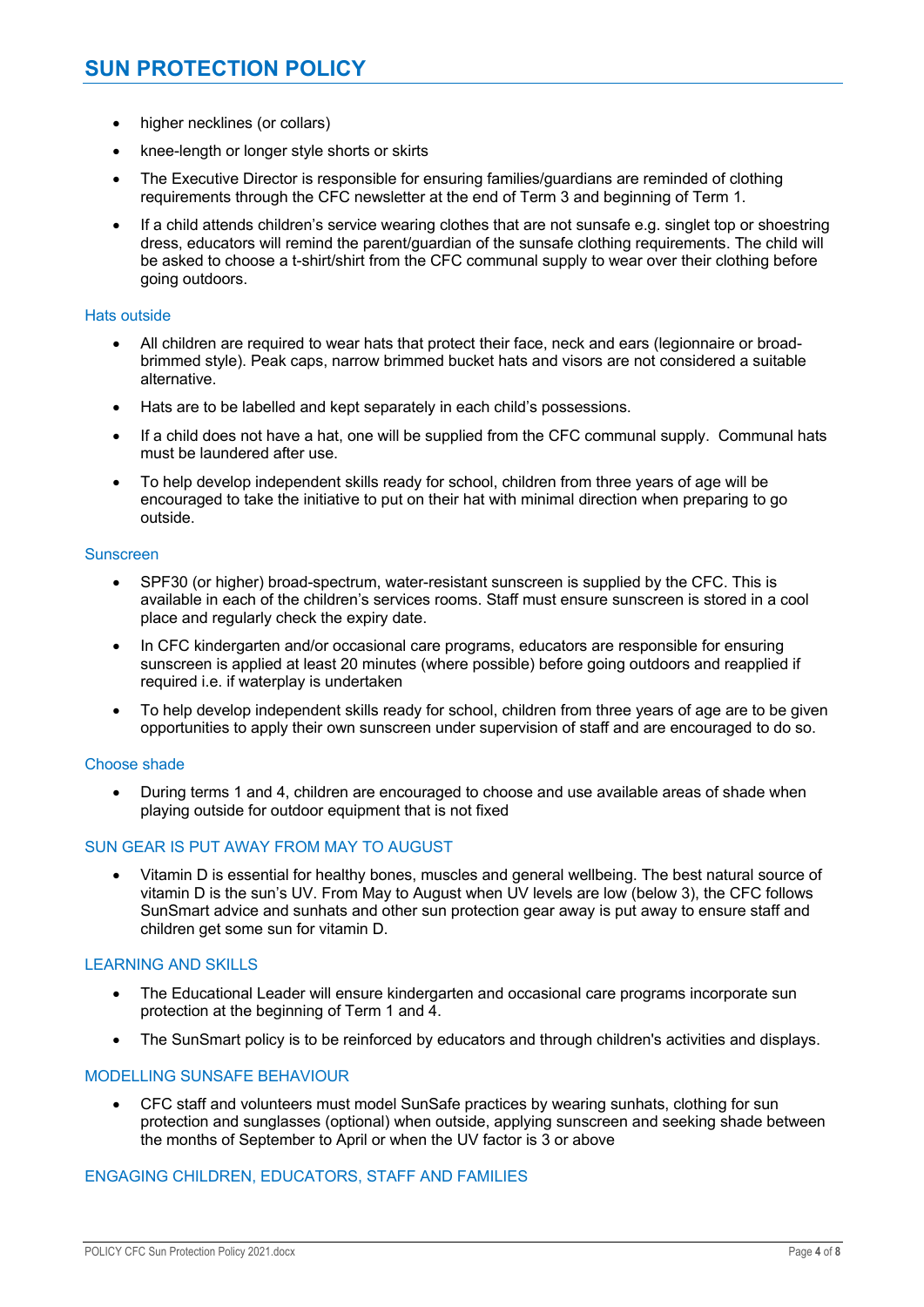### **SUN PROTECTION POLICY**

• Educators, staff and families are provided with information about the CFC SunSafe Policy and Procedures and sun protection through CFC newsletters, handbooks, noticeboards and the CFC website.

### FESTIVALS AND OUTDOOR EVENTS

• When planning festivals or other outdoor events, CFC will consider UV radiation as part of safety and risk management (refer to Attachment 1).

### PARENTS AND GUARDIANS

Parents and guardians are:

- informed of the CFC SunSmart policy in the Children's Services Handbook;
- asked to provide a suitable sun protective hat, covering clothing and to apply sunscreen to their child before the commencement of each session from September to April;
- asked to give permission for educators to apply sunscreen to their child, if they are enrolled in CFC kindergarten and/or occasional care programs (refer to the CFC Enrolment Form or Attachment 2); and
- if assisting with activities at the CFC asked to model good sun safe behaviour during the months of September and April by wearing a sunhat, clothing for sun protection and sunglasses when outside at the Centre, applying sunscreen and seeking shade.

### **EVALUATION**

In order to assess whether the values and purposes of the policy have been achieved, the CFC will:

- regularly seek feedback from all affected by the policy regarding its effectiveness
- monitor the implementation, compliance, complaints and incidents in relation to this policy
- revise the policy and procedures as part of the service's policy review cycle, or as required
- notify parents/guardians at least 14 days before making any change to this policy or its procedures.

### **RELATED POLICIES**

### **Craig Family Centre policies**

- *Excursions and Service Events Policy*
- *Nutrition and Active Play Policy*
- *Occupational Health and Safety Policy*
- *Supervision of Children Policy*
- *Curriculum Development Policy*

### **ATTACHMENTS**

- Attachment 1: Sunsmart festivals and outdoor events checklist
- Attachment 2: Authority for staff to administer sunscreen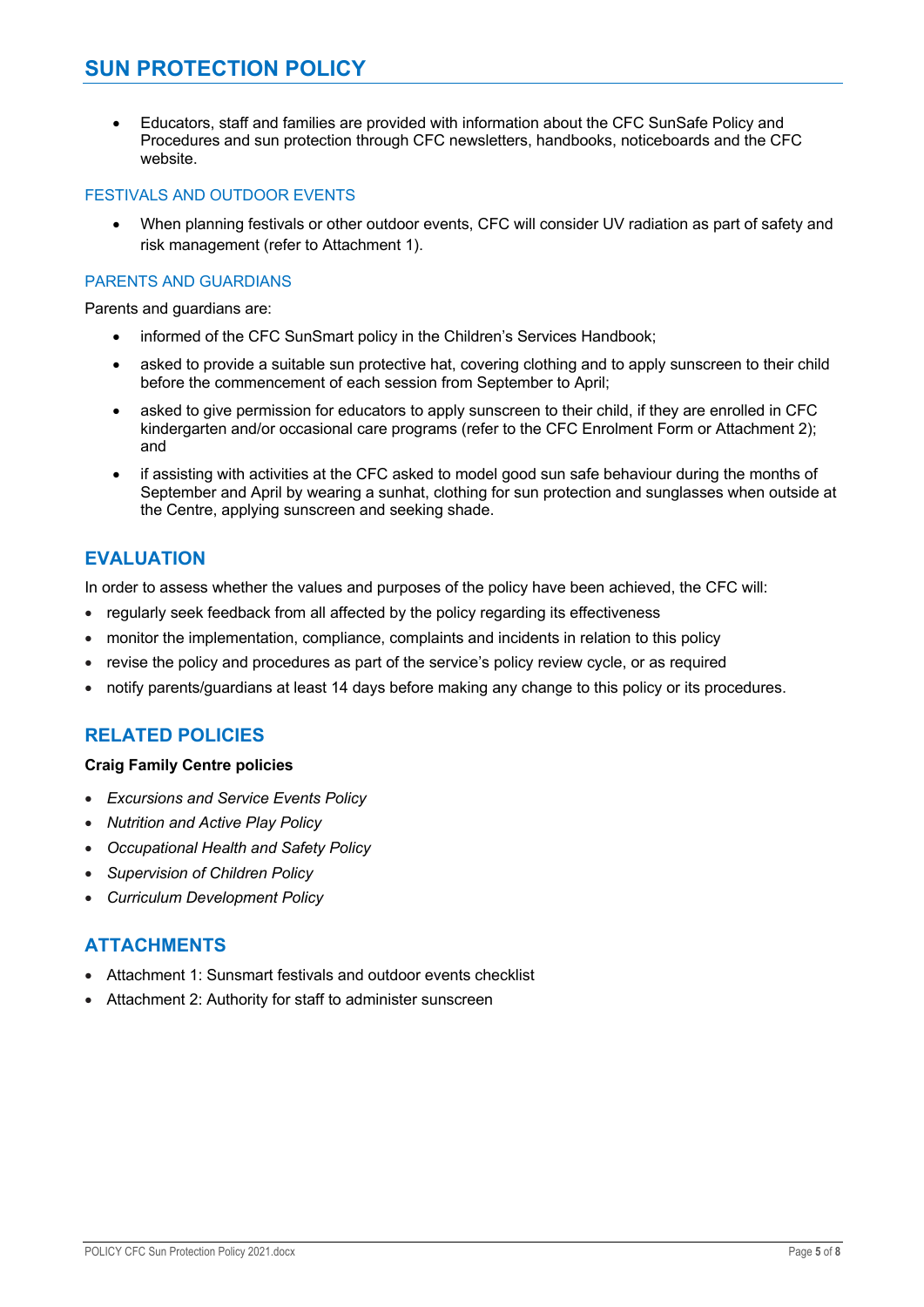### **ATTACHMENT 1**

### **SunSmart festivals and outdoor events checklist**

Source: Sunsmart website: http://www.sunsmart.com.au

## **SunSmart festivals** and outdoor events checklist

UV damage - especially sunburn - is common at outdoor events and festivals. when people are exposed to the sun's UV radiation for long periods of time.

For best protection during the daily sun protection times (when the UV level is 3 or higher) use all five SunSmart steps:

- 1. Slip on clothing
- 2. Slop on SPF30 (or higher) broadspectrum, water-resistant sunscreen
- 3. Slap on a hat
- 4. Seek shade
- 5. Slide on sunglasses.

The free SunSmart app tells you the sun protection times for your location and provides current UV levels. Sun protection times can also be found at the **Bureau of Meteorology websites and live** UV levels are also available from **ARPANSA.** 

Festival and event organisers have a responsibility under Victorian health and safety legislation to provide and maintain a safe environment for all staff, including volunteers. By minimising UV harms, you will help to fulfil this obligation, as well as your duty of care towards patrons.

#### Use this checklist to ensure your event is **SunSmart and sun safe!**

#### **Pre-event planning**

- □ Check that you have a UV or sun protection policy and that it is current and in-line with duty of care, OHS and risk reduction guidelines.
- Do a shade comparison check to determine what shade is already available and where additional shade may be required.



- □ When designing the layout of the site, use any shade that is currently available.
- When setting-up and positioning stages, п presentation areas and merchandise tents, consider the path of the sun to take advantage of any shade that could be created.
- □ Ask vendors to supply shade for their customers. Consider charging a lower fee for stallholders who provide shade for the general public.
- Add the SunSmart widget to the event/organisation's website and encourage patrons to download the free SunSmart app.
- n. Ensure all staff and volunteers are aware of the daily sun protection times.
- Ensure sun protection guidelines and п requirements are included during staff and volunteer induction and training.

#### During the sun protection times ensure all staff and volunteers

- Wear a sun-protective hat that shades the face, neck and ears e.g. wide-brimmed (at least 7.5cm brim), legionnaire or bucket (deep crown and 6cm brim).
- Have a required uniform/dress-code which n. includes sun protective clothing that is cool and covers as much skin as possible, such as tops with elbow to full-length sleeves and a higher neckline or collar and long pants or skirt. The fabric should be densely woven, preferably with a UPF50 rating.
- Have SPF30 (or higher) broad-spectrum, waterresistant sunscreen available. Sunscreen needs to be stored in a location below 30°C and within its use-by date.
- Know where to access the sunscreen and are n. encouraged to apply a generous amount at least 20 minutes before going outdoors and reapply it every two hours.
- Where practical and appropriate, are supplied Ω with or allowed to wear wrap-around sunglasses that meet the Australian Standard (ASNZS  $1067$ ).
- Have access to shade from buildings, trees and n. other structures, where possible.
- Have rotating rosters, where possible, to minimise each person's time spent in direct sun.



sunsmart.com.au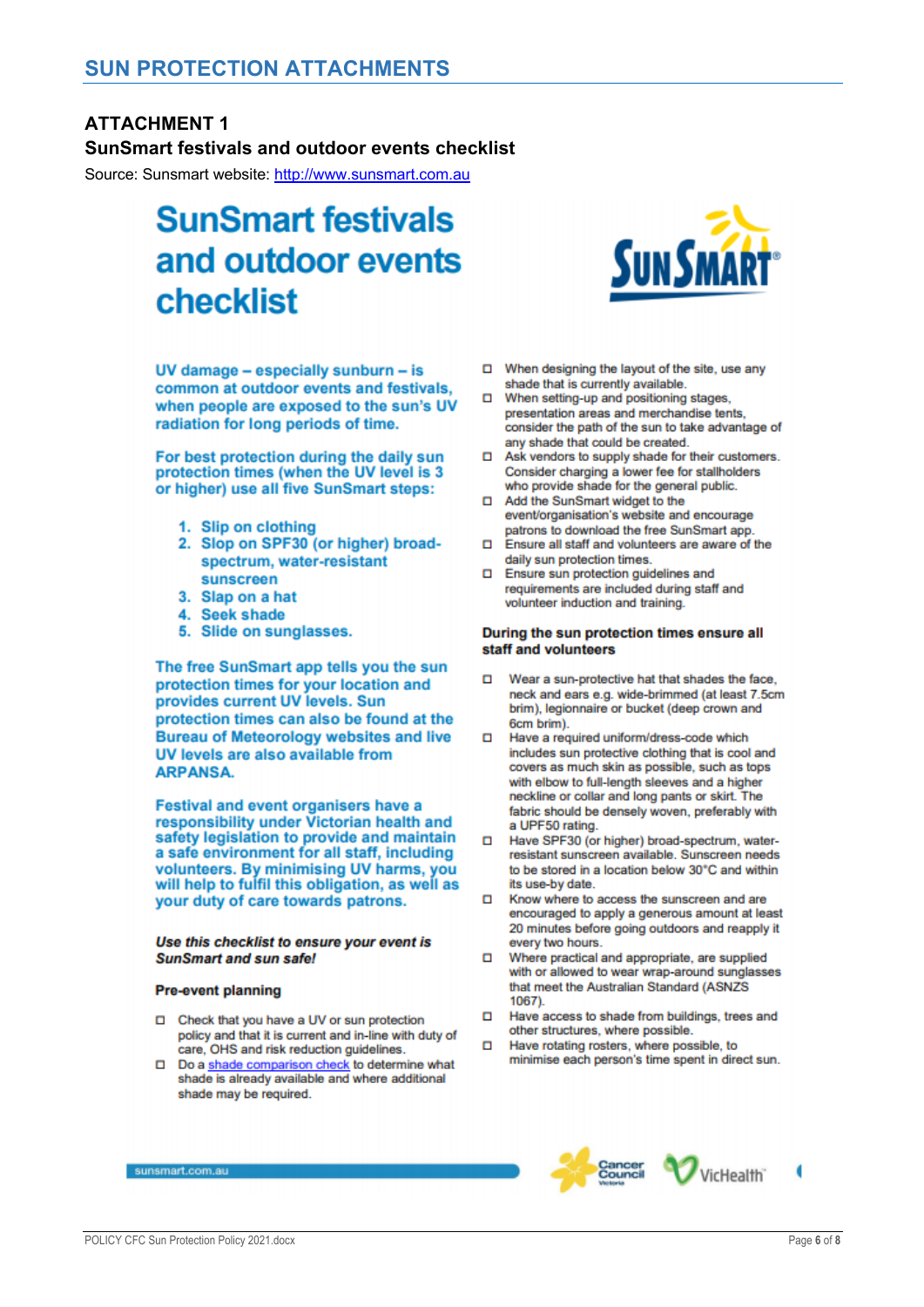## **SunSmart festivals and** outdoor events checklist

#### For patrons, visitors and participants

- Include sun protection reminders in promotional materials and on the event website e.g. BYO sunscreen, hat and shade, download the SunSmart app to make sure you're covered when you need to be, include images depicting sun protective clothing styles.
- Ensure there are plenty of shaded areas to access.
- O Where there is insufficient natural or built shade, allow participants to bring their own temporary shade (e.g. tents or umbrellas).
- Display the sun protection times at the entry to ensure everyone is aware of when sun protection is needed.
- □ Make sun protection reminder announcements throughout the event.
- Have SPF30 (or higher) broad-spectrum, waterresistant sunscreen available to apply for free or to purchase.

#### More information and resources

Visit sunsmart com au or contact the Cancer Council on 13 11 20.

SunSmart also offers training on the hazards of UV exposure and using sun protection in the workplace for workers and/or OHS representatives. For more information visit sunsmart.com.au/work

Latest update: November 2018

sunsmart.com.au